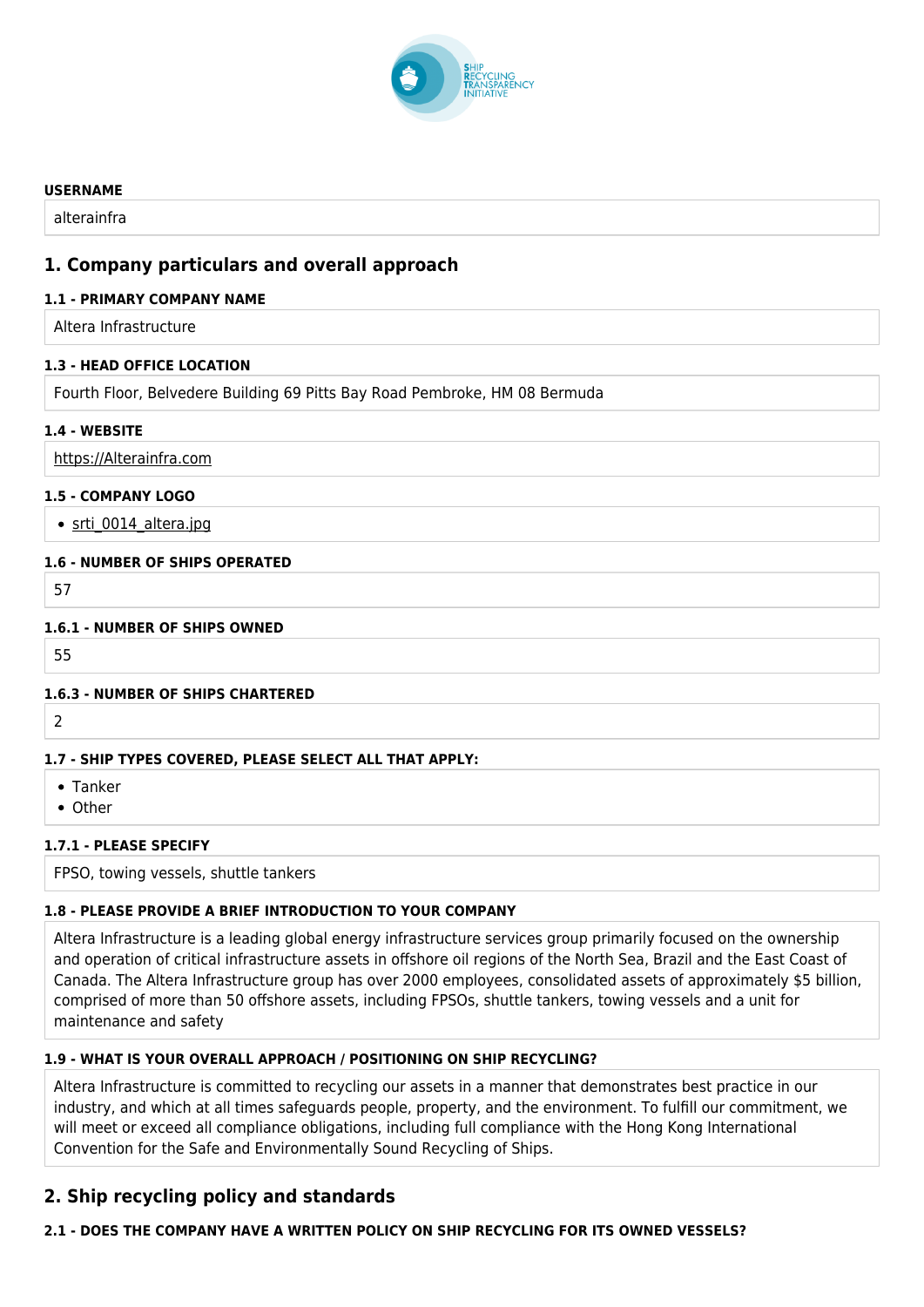#### **2.1.1 - IS IT PUBLICLY AVAILABLE?**

Yes

## **2.1.2 - PLEASE PROVIDE A URL**

<https://www.alterainfra.com>

#### **2.1.3 - SINCE WHEN HAS THIS POLICY BEEN APPLIED?**

2018

## **2.1.4 - HOW MANY SHIPS DOES THE POLICY APPLY TO?**

>75%

## **2.2 - DOES THE COMPANY KEEP RECORDS OF SHIPS WHICH HAVE BEEN SENT FOR RECYCLING?**

Yes

## **2.3 - WHAT INTERNATIONAL CONVENTIONS AND PRINCIPLES DOES THE POLICY ADHERE TO?**

- Basel Convention on the Control of Transboundary Movements of Hazardous Wastes and Their Disposal (1992)
- Hong Kong International Convention for the safe and environmentally sound recycling of ships (2009)
- UN Global Compact
- Other (please specify)

## **2.3.1 - PLEASE SPECIFY**

ISO 9001, 14001, 45001

# **2.4 - DOES THE EU SHIP RECYCLING REGULATION APPLY TO THE COMPANY'S OWNED SHIPS?**

No

## **2.5 - WHICH TOPICS DOES THE POLICY ADDRESS?**

- Environment
- Health and safety
- Labour and human rights
- Anti-corruption
- Sub-contractors
- Other (please specify)

## **2.5.1 - PLEASE COMMENT**

Downstream facilities for managing waste and hazardous materials

# **2.6 - DOES THE POLICY CONTAIN RESTRICTIONS BASED ON GEOGRAPHY AND/OR RECYCLING METHODS?**

Yes

## **2.6.1 - PLEASE PROVIDE FURTHER DETAILS**

Currently no geographical restrictions are applied in the policy. However, Altera is currently not considering performing recycling operations in Pakistan or Bangladesh. Restriction related to recycling method: Blocks are prevented from falling in the intertidal zone, and no blocks shall come in contact with the intertidal zone. If the Ship Recycling Facility (SRF) is not able to comply, then SRF shall detail alternative procedures and improvements plans to minimize impacts in the inter-tidal zone.

## **2.7 - DOES THE COMPANY HAVE A WRITTEN POLICY FOR SELECTING A YARD OR BUYER FOR RECYCLING?**

Yes

## **2.7.1 - PLEASE PROVIDE FURTHER DETAILS INCLUDING A URL IF THE POLICY IS PUBLIC**

Altera Infrastructure vessels will be recycled only at a SRF that: • Has a valid Statement of Compliance (SOC) to the Hong Kong Convention, issued by a Classification Society with a High performance on the Paris MOU Performance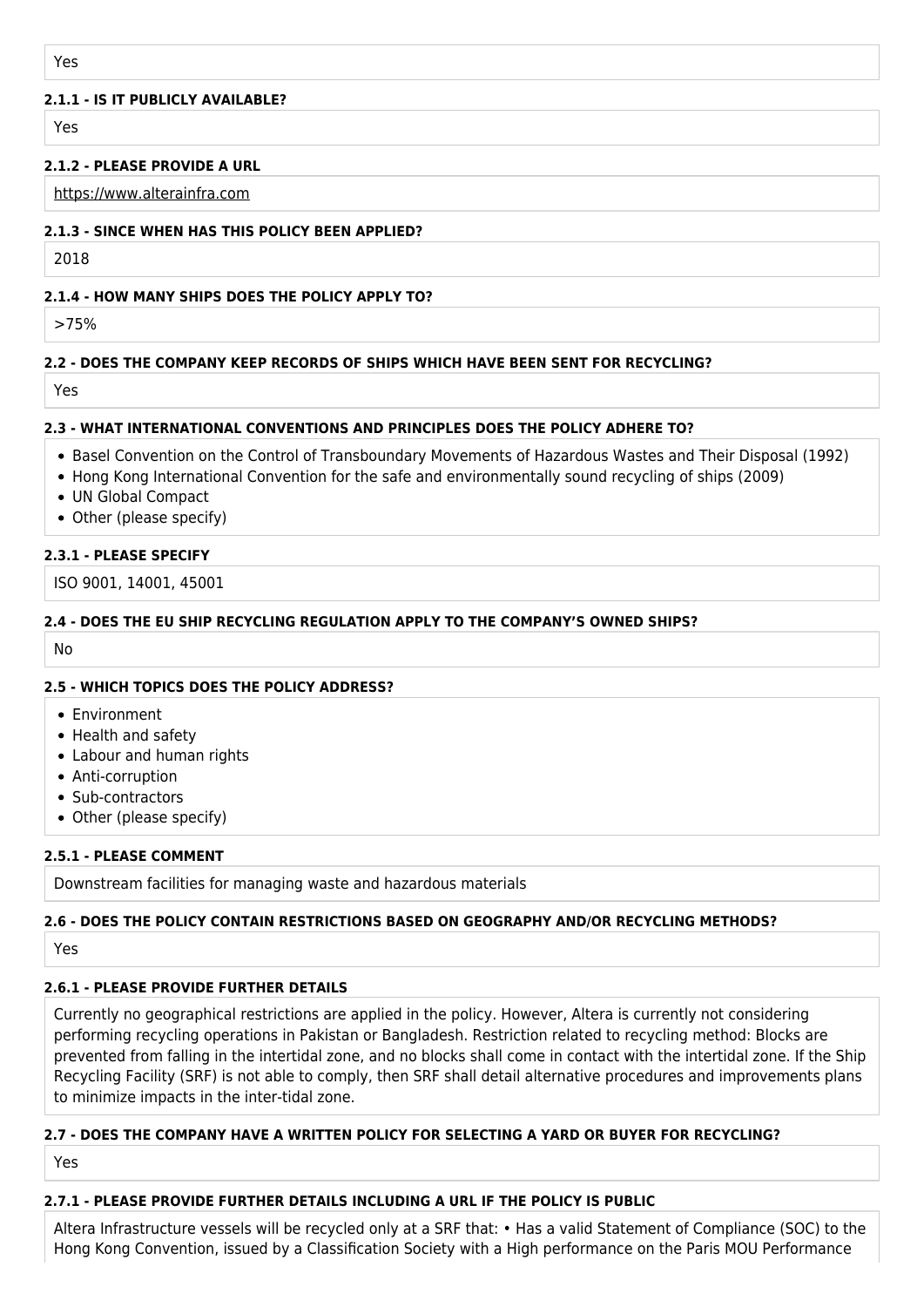List. EU-flagged vessels will be recycled only in a shipyard on the European List of ship recycling facilities; • Complies with additional requirements related to anti-corruption, sub-contractor management, and labour and human rights, as listed in the Ship Recycling Facility Requirements section of Altera's procedure, as may be periodically reviewed and updated to incorporate any new or revised laws or industry best practices. Prior to selecting any SRF, the facility will be audited by a Altera representative against Altera's Ship Recycling Facility Requirements. If the SRF is observed to not meet requirements, a detailed improvement plan describing and committing to specific actions and timelines will be requested from the SRF. The SRF may be selected only after the actions contained in the improvement plan are verified as effectively implemented.

## **2.8 - DOES THE COMPANY MAKE SHIP RECYCLING PART OF THE COMPANY'S SUSTAINABILITY GOALS?**

Yes

# **2.10 - DOES THE COMPANY HAVE A SHIP RECYCLING STANDARD\* (OR SIMILARLY NAMED) IN FORCE?**

Yes

# **2.10.1 - FROM WHEN HAS THIS BEEN IN FORCE?**

2018

# **3. Policy for selling owned vessels for further trading**

# **3.1 - DOES THE COMPANY HAVE A POLICY TO PROMOTE RESPONSIBLE RECYCLING OF OWNED VESSELS SOLD FOR FURTHER TRADING?**

Yes

## **3.1.1 - PLEASE PROVIDE FURTHER DETAILS**

Except where selling an asset for immediate recycling at a designated yard in full compliance with this Policy, sell assets in our fleet that are near end-of-life only if the sales price is at least 25% higher than highest obtainable recycling price, and only to buyers that warrant not to recycle the asset within 24 months of purchase from Altera and to comply with the Hong Kong Convention if the asset is recycled at any time thereafter

#### **3.2 - DOES THE COMPANY IMPOSE LEGALLY BINDING COVENANTS OR OFFER COMMERCIAL INCENTIVES TO THE BUYER TO ENCOURAGE RESPONSIBLE SHIP RECYCLING?**

Yes

# **3.2.1 - PLEASE PROVIDE FURTHER DETAILS**

See response to 3.1

## **3.3 - DOES THE COMPANY TAKE STEPS TO PROMOTE RESPONSIBLE RECYCLING OF VESSELS CHARTERED FOR 5 YEARS AND OVER, RELEASED FOR REDEPLOYMENT OR RECYCLING?**

Sometimes

# **3.3.1 - PLEASE PROVIDE FURTHER DETAILS INCLUDING NUMBER OF VESSELS**

Altera will work with our partners to promote responsible recycling. However, Altera currently in-charters few vessels.

# **3.4 - DOES THE COMPANY TAKE STEPS TO PROMOTE RESPONSIBLE RECYCLING OF VESSELS CHARTERED FOR 2 YEARS AND OVER RELEASED FOR REDEPLOYMENT OR RECYCLING?**

Sometimes

## **3.4.1 - PLEASE PROVIDE FURTHER DETAILS INCLUDING NUMBER OF VESSELS**

Altera will work with our partners to promote responsible recycling. However, Altera currently in-charters few vessels.

# **3.5 - DOES THE COMPANY TAKE STEPS TO PROMOTE RESPONSIBLE RECYCLING OF VESSELS OWNED THROUGH JVS?**

Always

# **3.5.1 - PLEASE PROVIDE FURTHER DETAILS**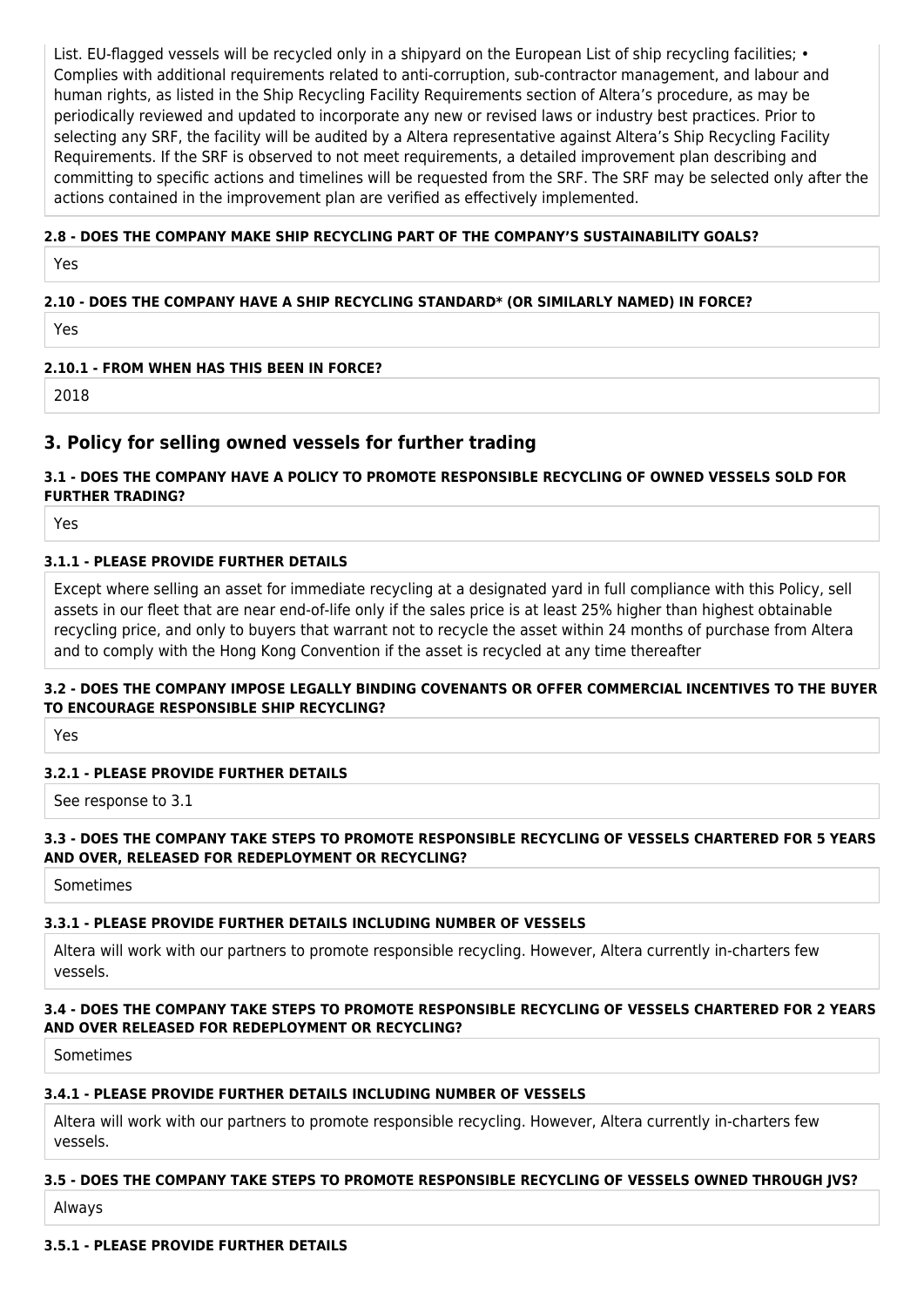We have a track record of recycling vessels owned through JVs according to Altera's End of Life Sale or Recycling of Vessel policy

# **4. Ship recycling contract**

## **4.1 - DOES THE COMPANY FOLLOW A STANDARD CONTRACT FOR THE SALE OF VESSELS FOR GREEN RECYCLING (E.G. RECYCLECON FROM BIMCO)?**

Always

## **4.1.1 - IF AN INDUSTRY STANDARD CONTRACT TEMPLATE USED, PLEASE SPECIFY**

RECYCLECON, with Altera specific amendments

# **4.2 - DOES THE CONTRACT INCLUDE AN EXPLICIT REQUIREMENT TO RECYCLE THE VESSEL AT A SPECIFIC SHIP RECYCLING FACILITY?**

Always

# **4.2.1 - PLEASE PROVIDE FURTHER DETAILS**

Altera maintains a list of approved ship recycling facility yards based on the requirements specified in our "End of Life Sale or Recycling of Vessel" Procedure. This list is continuously updated based on audits and inspections – and subsequent successful/unsuccessful close out of these. Yards have been removed from the list due to unsatisfactory performance observed over time, even when the yard is not actively involved with an Altera recycling project. This is irrespective of the yard having a valid Hong Kong Convention statement of compliance.

## **4.3 - DOES THE COMPANY REQUIRE ACCESS TO THE SHIP RECYCLING FACILITY DURING THE RECYCLING PROCESS FOR ANY OF THE FOLLOWING? PLEASE SELECT ANY/ALL THAT MAY APPLY**

- Monitoring
- Control
- Stop-work
- Performance follow-up

# **4.4 - DOES THE CONTRACT REQUIRE COMPLIANCE WITH THE COMPANY'S WRITTEN POLICY ON SHIP RECYCLING?**

Yes

**4.5 - WHAT PROTECTION IS IN PLACE FOR THE SELLER TO ENSURE THAT MILESTONES CAN BE SET, THAT ACCESS TO THE SHIP AND MONITORING CAN BE MAINTAINED THROUGHOUT THE SHIP RECYCLING PROCESS?**

Altera uses the RECYCLECON Standard Contract, with additional clauses providing us the right to: • At any time appoint an internal or third-party auditor • Access all relevant ship recycling facility sites, personnel and documents • Receive weekly monitoring reports, including details of any incidents

# **5. Inventory of Hazardous Materials (IHM) and Ship Recycling Documentation**

# **5.1 - DOES THE COMPANY HAVE A SHIP RECYCLING PLAN FOR EACH VESSEL?**

Yes

## **5.2 - DOES THE COMPANY PROVIDE THE BUYER OR SHIP RECYCLER WITH A CLASS APPROVED IHM, AT THE TIME OF FINALISING THE SHIP RECYCLING CONTRACT?**

Always

#### **5.3 - DOES THE COMPANY PROVIDE ALL RELEVANT SHIP CERTIFICATES, PLANS, PROCEDURES AND DOCUMENTS, TO ENABLE THE YARDS TO FOLLOW APPLICABLE SHIP RECYCLING GUIDELINES (AND THE RELEVANT STANDARDS FROM QUESTION 2.2. THAT THE COMPANY IS ALIGNED TO)?**

Always

#### **5.4 - DOES THE COMPANY HAVE SPECIFIC REQUIREMENTS FOR HANDLING HAZARDOUS MATERIALS AS LISTED IN THE STOCKHOLM CONVENTION?**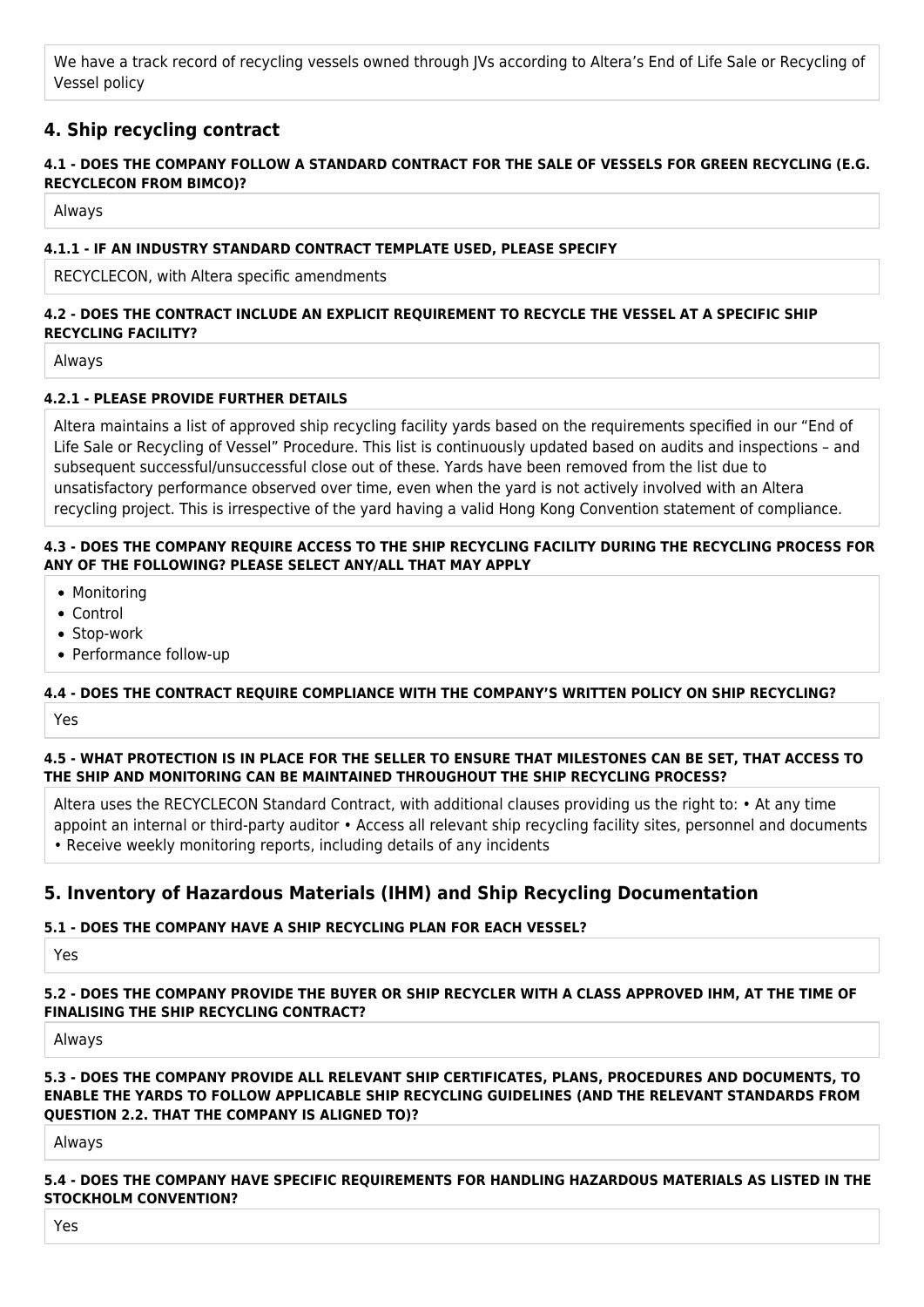# **5.4.1 - PLEASE PROVIDE FURTHER DETAILS**

Altera requires that the Ship Recycling Facility will handle, remove, dispose, and store any Persistent Organic Pollutants (POPs) in accordance with the Stockholm Convention on Persistent Organic Pollutants.

# **6. Implementation of the ship recycling policy and standard**

## **6.1 - DOES THE COMPANY REQUIRE THE SHIP RECYCLING FACILITY TO HAVE A HONG KONG CONVENTION STATEMENT OF COMPLIANCE ISSUED BY A CLASSIFICATION SOCIETY?**

Always

## **6.1.1 - PLEASE PROVIDE FURTHER DETAILS**

Altera will recycle vessels only at a Ship Recycling Facility that has a valid Statement of Compliance (SOC) to the Hong Kong Convention, issued by a Classification Society with a High performance on the Paris MOU Performance List.

# **6.2 - DOES THE COMPANY CARRY OUT ADDITIONAL AUDITS TO VERIFY COMPLIANCE PRIOR TO RECYCLING?**

Always

# **6.2.1 - PLEASE PROVIDE FURTHER DETAILS**

Prior to selecting any SRF, the facility will be audited by an Altera representative against Altera's Ship Recycling Facility Requirements. If the SRF is observed to not meet requirements, a detailed improvement plan describing and committing to specific actions and timelines will be requested from the SRF. The SRF may be selected only after the actions contained in the improvement plan are verified as effectively implemented. On-site audits are conducted regularly on all yards currently on the Altera approved list of Ship Recycling Facilities, as well as yards considered for inclusion on the list.

## **6.3 - DOES THE COMPANY MONITOR YARD COMPLIANCE DURING THE RECYCLING PROCESS?**

Always

## **6.3.1 - PLEASE DESCRIBE HOW THE MONITORING TAKES PLACE (PLEASE SELECT ANY/ALL THAT MAY APPLY). THROUGH:**

- Spot checks
- Ongoing supervision
- Company representative on-site
- Other (please specify)

# **6.3.1.1 - PLEASE SPECIFY**

Altera monitors and ensures compliance with requirements during all phases of the recycling process, which includes monitoring of performance and incident data, and conducting regular on-site inspections at the SRF. The SRF provides detailed weekly update reports, including as a minimum: • The main activities conducted in the last weeks, including but not limited to cutting progress, removal and disposal of hazardous materials; • The schedule of activities planned for the upcoming weeks; • HSE data and trends • Training and drills carried out in the last weeks and plan for upcoming weeks; • Maintenance and servicing of equipment and machineries; • Statistics and details of any incidents If negative trends are observed in monitoring data, the SRF is required to investigate root causes and create a detailed corrective action plan. The plan is approved, and implementation verified by a Altera representative. The SRF must report any incidents within 24 hours of occurrence and conduct and provide a full incident investigation report within 7 days. In addition, the SRF is physically inspected by Altera at least monthly, on average, throughout the recycling process. Any non-compliances observed and recorded during the inspection must be addressed by the SRF within a reasonable time, and photo evidence provided to Altera representatives for approval. Altera will also work cooperatively with the SRF to provide training and raise awareness. Training focuses on high-risk recycling operations and areas for improvement as observed during inspections and audits. Training is delivered to SRF management and personnel. Lastly, the SRF's performance is reported to Altera senior management in monthly and quarterly management reviews.

# **6.3.2 - PLEASE DESCRIBE WHAT TOPICS THE MONITORING ADDRESSES (PLEASE SELECT ANY/ALL THAT MAY APPLY)**

- Environment
- Health and Safety